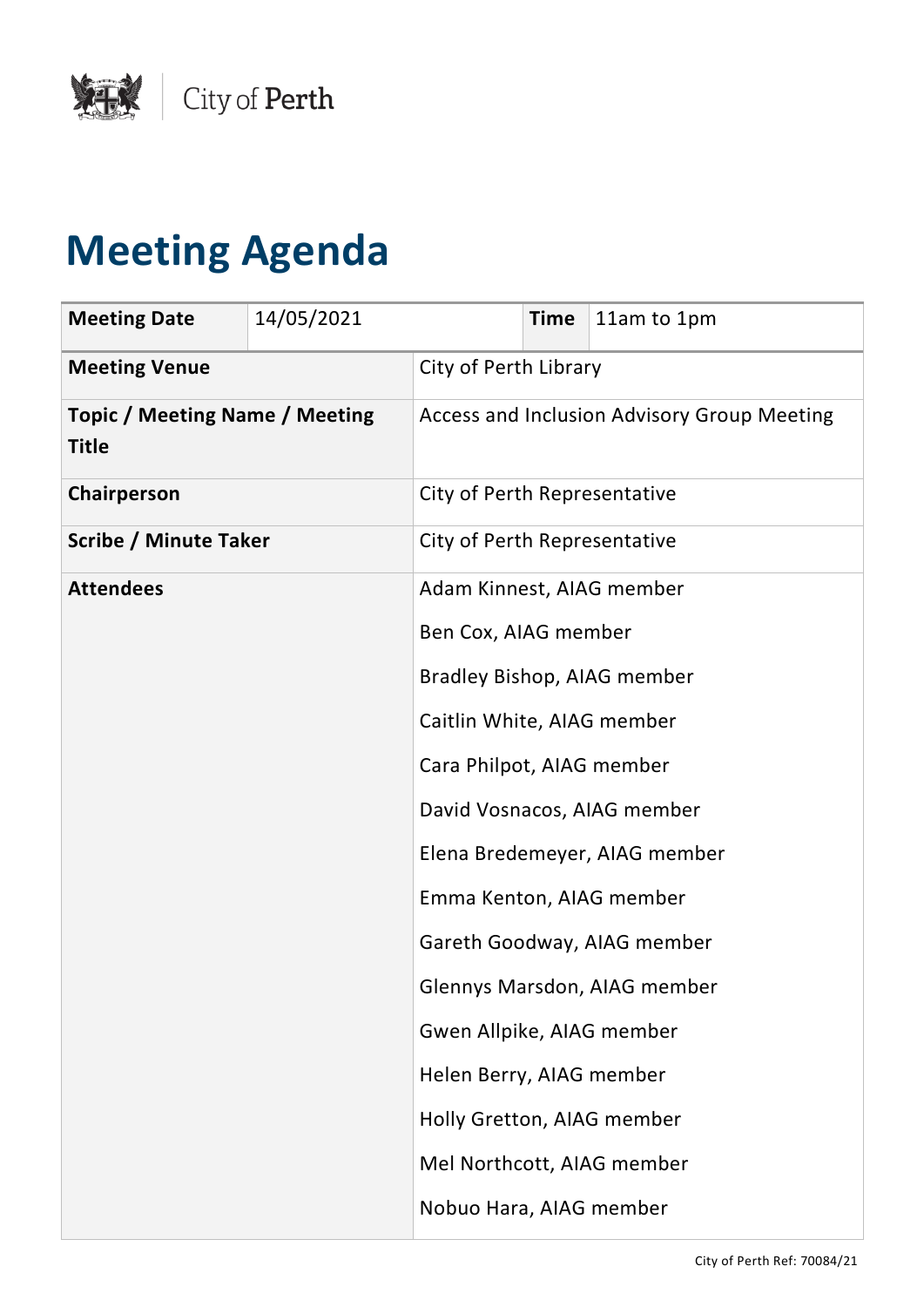|                     | Rachel Spinks, AIAG member                       |
|---------------------|--------------------------------------------------|
|                     | <b>Richard Struik, Department of Communities</b> |
|                     | Stuart Jenkinson, AIAG member                    |
| <b>Apologies</b>    | Kyle Santella, AIAG member                       |
| <b>Interpreters</b> | Luke Eastman                                     |
|                     | Georgia Sullivan-Brown                           |

## **Agenda Items**

| 1. | <b>Welcome, Acknowledgement to Country</b>     | 11.00 |
|----|------------------------------------------------|-------|
|    |                                                |       |
| 2. | <b>Lord Mayor Address</b>                      | 11.02 |
|    |                                                |       |
| 3. | <b>Follow up of actions from March meeting</b> | 11.12 |
|    |                                                |       |
| 4. | <b>Agenda Items for Discussion</b>             |       |
|    | 4.1 Winter Fest                                | 11.20 |
|    | City of Perth Representative                   |       |
|    |                                                |       |
|    | <b>4.2 Common Ground Model</b>                 | 11.35 |
|    | Monica Sharma - Department of Communities      |       |
|    |                                                |       |
| 5. | Lunch                                          | 11.55 |
|    |                                                |       |
| 6. | <b>Agenda Items for Discussion (continued)</b> |       |
|    | <b>6.1 Heritage Perth Weekend</b>              | 12.10 |
|    | City of Perth Representative                   |       |
|    |                                                |       |